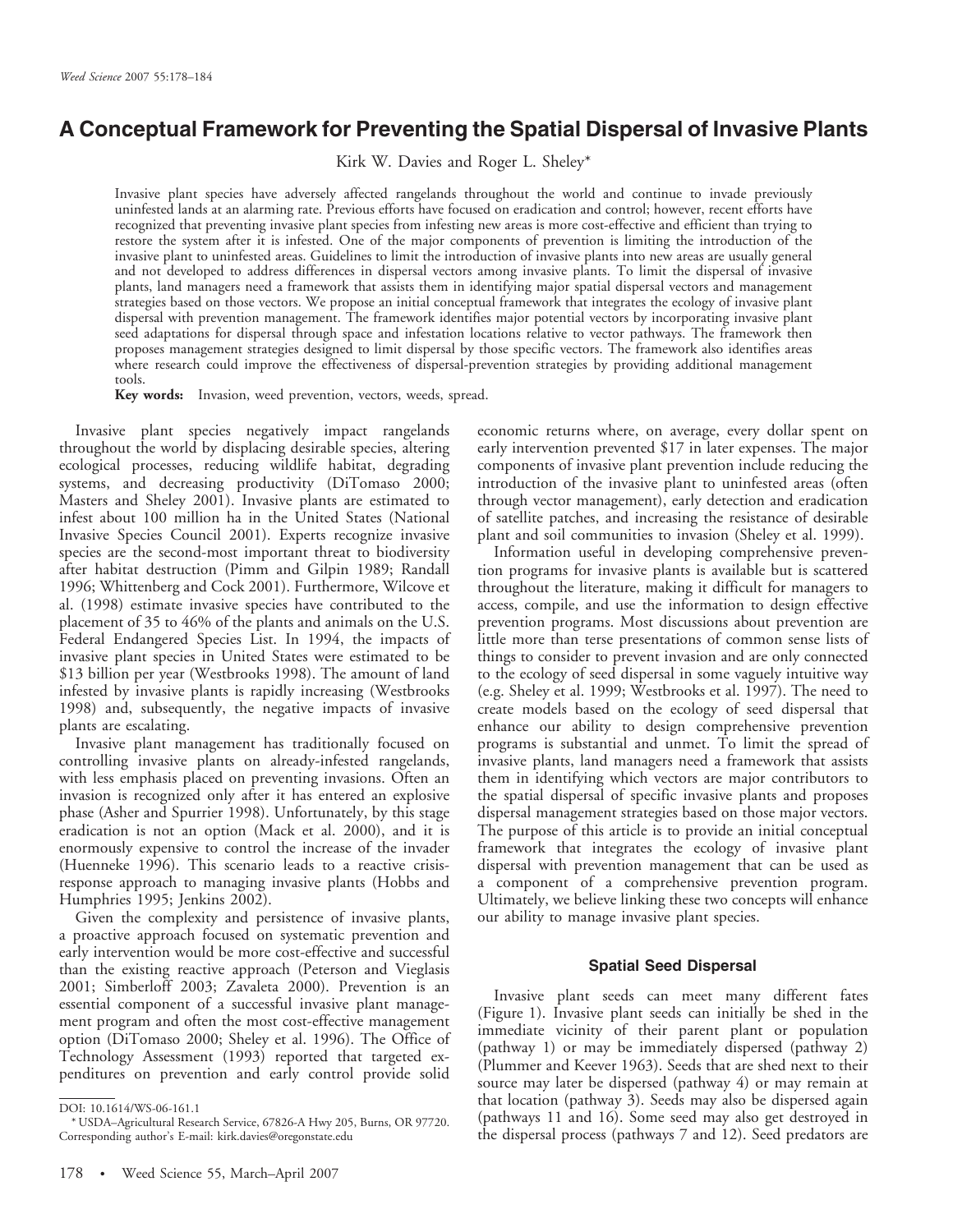

Figure 1. The potential fates of a seed. P1, pathway 1; P2, pathway 2; …; P16, pathway 16.

an example of vectors that commonly disperse seeds shed in the immediate vicinity of their source and destroys some of the seeds in the process. Vander Wall (1994) reported that, although chipmunks (Tamias amoenus Allen) were consumers of bitterbrush<sup>1</sup> [*Purshia tridentata* (Pursh) DC.] seeds, they also dispersed seeds by forming caches.

Managing the fate of invasive plant seeds can greatly improve prevention success. For successful prevention of new infestations, management needs to limit the number of seeds following the pathways to successful establishment at previously uninfested locations. Creating any break or diversion in the pathways before establishment will reduce the likelihood of new invasions. Preventing dispersal of invasive plant seeds (pathway 2 and 4) has long been suggested for preventing new infestations of invasive plants, but prevention strategies are too general and not developed to account for dispersal differences among invasive plant species (e.g., Clark 2003).

Invasive plants encroach into uninfested rangeland by various vectors. Common vectors for transporting invasive plants include humans, vehicles, wind, water, insects, and animals. Some invasive plants also have mechanisms for selfpropelled dispersal. The distance and quantity of seeds dispersed depend on the vector and invasive plant characteristics. Some invasive plants possess characteristics that increase the likelihood of their transport by specific vectors. In a review of other manuscripts, Sorensen (1986) reported that most adhesive seeds adhere to animals by barbs, hooks, or viscid outgrowths. An individual seed also can be dispersed more than once by multiple vectors. For example, in a Costa Rican forest, ants move a high percentage of seeds from bird defecations to their nest (Levey and Byrne, 1993). Specific invasive plants have vectors that are more important than other vectors to their dispersal. For example, western juniper (Juniperus occidentalis Hook.) seed dispersal occurs through overland water flow and animal transport; however, birds are the most important vector for juniper dispersal (Gabrielson and Jewett 1940; Maser and Gashwiler 1978). Prevention would be improved by understanding the relative importance of different vectors to the dispersal of specific invasive plants and using this knowledge to concentrate efforts where they would be most effective at limiting the spread of those invasive plants. Management strategies may differ depending on dispersal vectors.

Our model outlines plant adaptations for dispersal, infestation locations, and potential vectors that can be used as a framework for identifying important vectors to the dispersal of an invasive plant species or groups of invasive plants with similar seed traits and infestation locations. The framework also incorporates possible management strategies to limit specific vector transport of invasive plants and identifies where more research into creating additional management strategies would be valuable. Prevention efforts could then be improved by strategically inserting barriers to dispersal where they would be most effective at preventing new infestations.

## Framework for Identifying Spatial Seed Dispersal Vectors

By identifying vectors that are major dispersers of an invasive plant species, management can more effectively

<sup>&</sup>lt;sup>1</sup> Examples of plant dispersal were not limited to invasive plant species. Studies of native plant dispersal provide valuable information about dispersal mechanisms and interactions.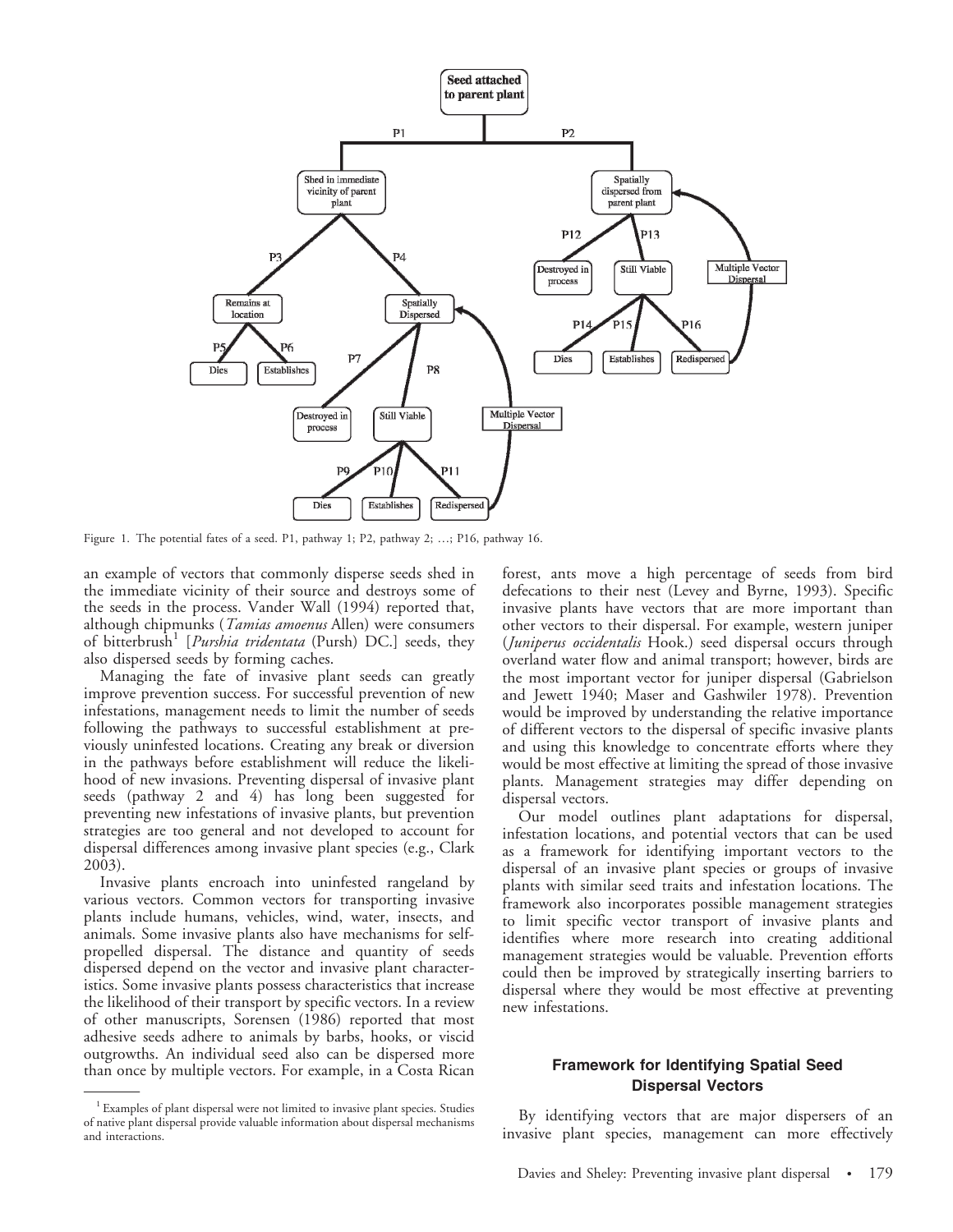

Figure 2. Depiction of the conceptual framework to identify which vectors are potential major spatial dispersers of an invasive plant species and to proposed dispersal management strategies.

prevent invasive plants from infesting new areas. Comprehensive prevention of invasive species includes identifying and managing major vectors (Ruiz and Carlton 2003; Wittenberg and Cock 2001). Management strategies could be developed that focus on creating barriers to limit dispersal by the key vectors of an invasive plant. To maximize efficiency, these plans would focus on the most important vectors.

Our framework for identifying which vectors are potentially the most important dispersers of a specific invasive plant is based on the morphology of the invasive plant, especially the seeds, and the location of infestations relative to vector pathways (Figure 2). Invasive plant species are grouped by seed traits and infestation locations in the framework to simplify management strategies. The framework also suggests management strategies for specific vectors and can be used to strategically search for satellite populations. By identifying likely vectors, searching for new infestations can be strategically conducted along those vector pathways. This framework incorporates previously-published literature that identified traits that facilitate specific vector transport.

# Characteristics that Promote Specific Vector Dispersal

Attachment. Seeds with awned, hooked, sticky, or barbed appendages are likely to be transported by animals or humans. These seed structures adhere to animal's coats or people's clothing (Sorensen 1986). For example, hares (Lepus capensis L.) mainly transported hooked, barbed, or sticky seeds in their coats (Agnew and Flux 1970). Hooks, barbs, and awns increase the retention time, resulting in humans and animals being important vectors to dispersal of seeds with these adaptations (Shmida and Ellner 1983). Adhesion to people has the potential to result in long distance dispersal of invasive plants (Cousens and Mortimer 1995). Preventing dispersal of invasive plants with seeds with awns, hooks, or barbs should focus on limiting animal and human contact with the invasive plant when the seeds are mature.

Attractant. Seeds surrounded by a fleshy fruit or are edible can be transported by animals, humans, or insects. Animals, humans, and insects are attracted to the seed or the fleshy fruit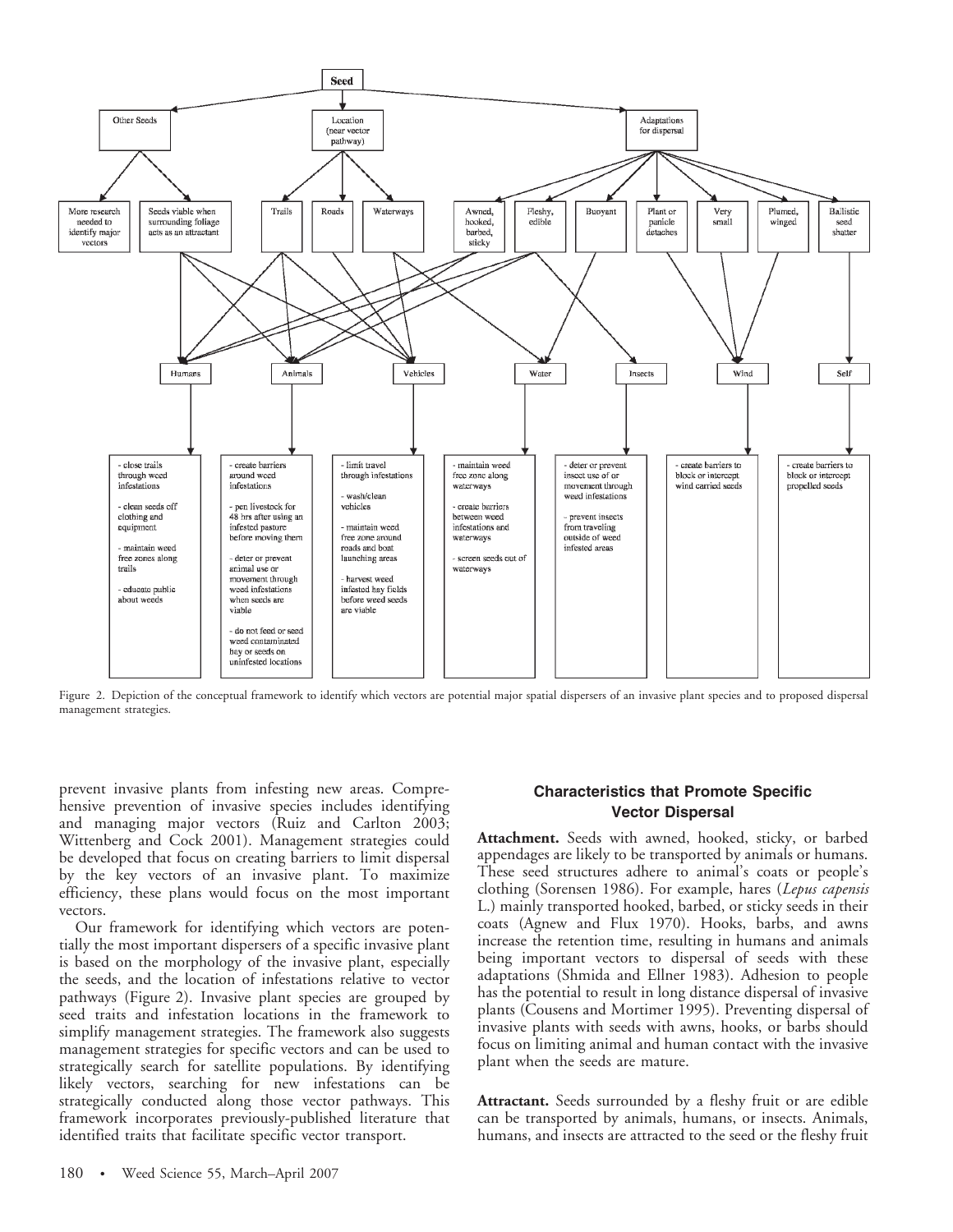as a food source. Some of these animals hoard seeds in caches, whereas others immediately ingest the seeds. Chipmunks and other rodents often cache seeds (Vander Wall 1994), whereas ungulates often ingest acacia (Acacia P. Mill.) and mesquite (Prosopis L.) seed pods while the seeds are still inside (Brown and Archer 1987; Miller 1996). Humans have dispersed edible seeds or seeds surrounded by fleshy fruits around the world. Birds have also been shown to be major vectors of seeds surrounded by fleshy fruit or edible seeds. For example, European starlings (Sturnus vulgaris L.) dispersed Russian olive (Elaeagnus angustifolia L.) seeds by ingesting its fruit (Kindschy 1998). Fish have also been shown to be important seed dispersers of some plant species with edible seeds or seed surrounded by edible flesh (Gottsberger 1978). Insects, such as ants, can also disperse seeds (Fedriani et al. 2004; La Tourrette et al. 1971; Roberts and Heithaus 1986).

Seeds that mature when surrounding foliage attracts consumers can also be transported by humans and animals. When humans harvest crop fields, any invasive species that has mature seeds intermixed with the crop can then be dispersed by the machinery harvesting and transporting the crop. The seeds of many plant species are dispersed by grazing animals that consume the seeds along with foliage (Janzen 1984). Vellend et al. (2003) reported that whitetail deer (Odocoileus virginianus Zimm.) ingest seeds of white trillium [Trillium grandiflorum (Michx.) Salisb.] while consuming foliage and dispersed those seeds occasionally  $>$  3 km.

Limiting dispersal of invasive plants that attract or are surrounded by forage that attracts animals and humans could be improved with more research, but there are some tools available. Creating physical barriers can be an effective tool to prevent dispersal by some animals and humans. Adjusting when crops are harvested or forage is used can limit dispersal of invasive plants. Although not always practical, deterring or limiting use of infested areas by wild animals may be needed to reduce dispersal of some invasive plants.

Aerodynamic Properties. Many invasive plant species have adaptations that enhance their ability to be transported by wind. Plumed or winded appendages on seeds facilitate wind dispersal (Burrows 1986). For example, plumed camphorweed [Heterotheca subaxillaris (Lam.) Britt. & Rusby] seeds were wind-dispersed, whereas nonplumed seeds fell almost vertically to the ground (Plummer and Keever 1963). Whole plants or their panicles may disarticulate (break off) with the seeds still attached and then also be wind dispersed. Tumbleweeds break off at the stem allowing the entire aboveground portion to be dispersed by wind (Cousens and Mortimer 1995; Howe and Smallwood 1982). Grass panicles that disarticulate can be blown considerable distances along the ground, and maximum dispersal may be in the kilometers (Cousens and Mortimer 1995). Small seeds may also be wind dispersed because decreased weight to surface area (wing-load) increases wind dispersal distance (Augspurger and Franson 1987). More research is needed to advance our abilities to limit wind dispersal of seeds. However, seeding or promoting tall vegetation around infestations may limit dispersal by reducing wind velocities and physically intercepting seeds or structures (with seeds still attached) transported by wind.

Buoyancy. Buoyant seeds have the potential to be water dispersed. For example, crimsoneyed rosemallow (*Hibiscus*  moscheutos L.) (Kudoh and Whigham, 2001) and flowering ash (Fraxinus ornus L.) (Thebaud and Debussche 1991) have buoyant seeds that are water dispersed. Some seeds can float for long periods, thus potentially increasing the distance they can be dispersed. Bald cypress [Taxodium distichum (L.) L.C. Rich.] and water tupelo (Nyssa aquatica L.) seeds can float for 2 to 3 mo (Schneider and Sharitz 1988), and rough cockleburr (Xanthium occidentale Bertol.) fruits can float for 30 d (Hocking and Liddle 1986). Fruits or other structures containing seeds that are buoyant may also be dispersed by water (Cousens and Mortimer 1995). Small seeds may also be water dispersed because of the small amount of energy required to transport them. Management of waterdispersed invasive plants can focus on keeping the seed out the water, removing seeds from the water, or preventing the seed from traveling from the water to a safe site while its still viable.

Self-Propelled. Invasive plants may have mechanisms for selfpropelled dispersal of their seeds. The seeds of some plants are projected several meters (Beattie and Lyons 1975; Riley 1930). Others have explosive dehiscence that disperses seeds (Cousens and Mortimer 1995). For example, leafy spurge (Euphorbia esula L.) capsules erupt and project seeds during periods of high temperatures and low humidity (Selleck et al. 1962). Ballistic dispersal is often limited in its contribution to geographical spread of species but can be important to the localized expansion (Cousens and Mortimer 1995). Reducing ballistic dispersal would be similar to limiting wind dispersal. Feasible methods to reduce ballistic dispersal are generally lacking. However, promoting tall vegetation around selfdispersed invasive plants may reduce dispersal of the species by intercepting self-propelled seeds, and creating barriers of unsuitable habitat around infestations may prevent expansion beyond the patch.

Location. Invasive plants located near a vector pathway, such as a road, trail, or waterway, increase their chances of being dispersed by the vector using that pathway. For example, camphorweed seeds were found in the radiator and air filter of an automobile driven on a road adjacent to a camphorweedinfested area (Plummer and Keever 1963). Seeds can accidentally stick to the feet of animals (Darwin 1859), thus seeds without attachment or attractant adaptations may be transported in large numbers by animals if they are adjacent to an area of high animal traffic. Proximity to waterways greatly increases the likelihood of water dispersal. For example, wind dispersal appendages, such as plumes and wings, would aid water dispersal by increasing buoyancy (Cousens and Mortimer 1995). However, when water currents are strong, heavy, nonbuoyant seeds can also be water dispersed. Identification of vector pathways is critical to developing an effective plan to limit invasive plant dispersal. Management can then be tailored to limit invasive plant dispersal along specific vector pathways. For example, remote roads or hiking trails that dissect an invasive plant infestation can be closed or rerouted to limit vehicle and human transport of seeds. Management of roads or trails that cannot be closed or rerouted could focus on creating an invasive plant free-zone between the edge of the road or trail and infestation.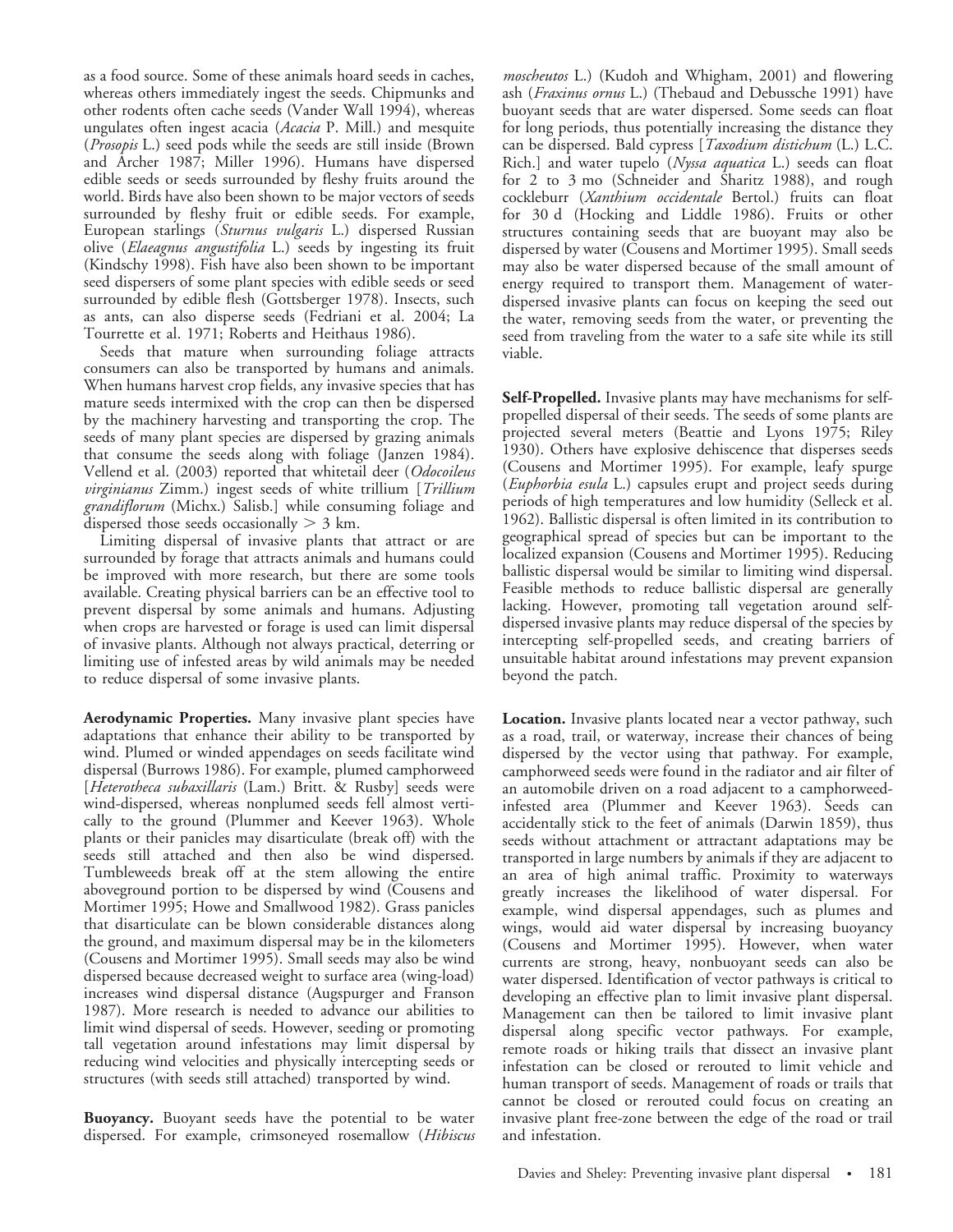

Figure 3. A map of a theoretical rangeland with weed X and weed Y infestations.

#### Multiple-Vector Dispersal

Though commonly not considered in managing invasive plants, multiple-vector dispersal can be an important determinant of the spread of invasive plants. Multiple-vector dispersal has been reported from insects transporting seeds already dispersed by animals (Kaufmann et al. 1991; Levey and Byrne 1993; Roberts and Heithaus 1986; Wicklow et al. 1984), animals redispersing insect-dispersed seeds (Fedriani et al. 2004; La Tourrette et al. 1971), animals dispersing seeds that other animals have already transported (Janzen 1982; Vander Wall 1994), wind interacting with animals or vehicles to disperse seeds (Plummer and Keever 1963; Vander Wall 1992), and wind and water dispersing the same seeds (Cousens and Mortimer 1995). Multiple-vector transport can greatly increase the maximum dispersal distance. After Jeffrey pine (Pinus jeffreyi Grev. & Balf.) seeds were wind dispersed, they were moved by rodents about three times farther at one site and five times farther at another site (Vander Wall 1992). Managing multiple vector dispersal seems daunting, but identifying potential secondary-transport vectors allows for more effective management. Once potential secondary vectors are recognized, they can be managed as if they were the primary vector or management can focus on breaking the linkage between the vectors. If secondary vectors require the seed to be dispersed initially by the first vector, reducing initial dispersal would also limit secondary dispersal.

## Applying the Framework

The characteristics of the invasive plant species and infestation locations relative to vector pathways are incorporated into the framework (Figure 2) to determine the potential major vector or vectors. Once the major vectors are

identified by the framework, invasive plant managers can use the framework to identify management strategies that would limit dispersal. At this stage, land managers use their knowledge of the situation to select, from the identified strategies, the best-suited management actions to meet their objectives. The framework allows managers to prioritize efforts to limit dispersal by ranking vectors according to their importance in the dispersal of the area's invasive plants and the effectiveness and feasibility of different management strategies. As new management strategies are developed or new invasive plants become a concern, they can be incorporated into the framework. This strategy allows the development of a comprehensive plan to limit dispersal of and/or manage invasive plants.

Although using the framework will improve management by focusing on the major vectors of specific invasive plants, random dispersal will still occur. For example, although hares mainly transported seeds with adhesive properties, they did infrequently transport some seeds without these adaptations (Agnew and Flux 1970). The framework will improve management plans to limit dispersal of invasive plants, but early detection and eradication of satellite patches and promoting resistance of plant communities to invasions will still be an important component of an effective prevention program. The framework can also be used to identify areas, based on major vectors, where strategic searching for satellite patches would be more effective.

## Example of Applying the Framework

To demonstrate how to apply the framework, we analyze a theoretical situation where land managers are trying to limit invasive plant dispersal on a semiarid rangeland. Two invasive plants are a major concern on this rangeland (Figure 3). The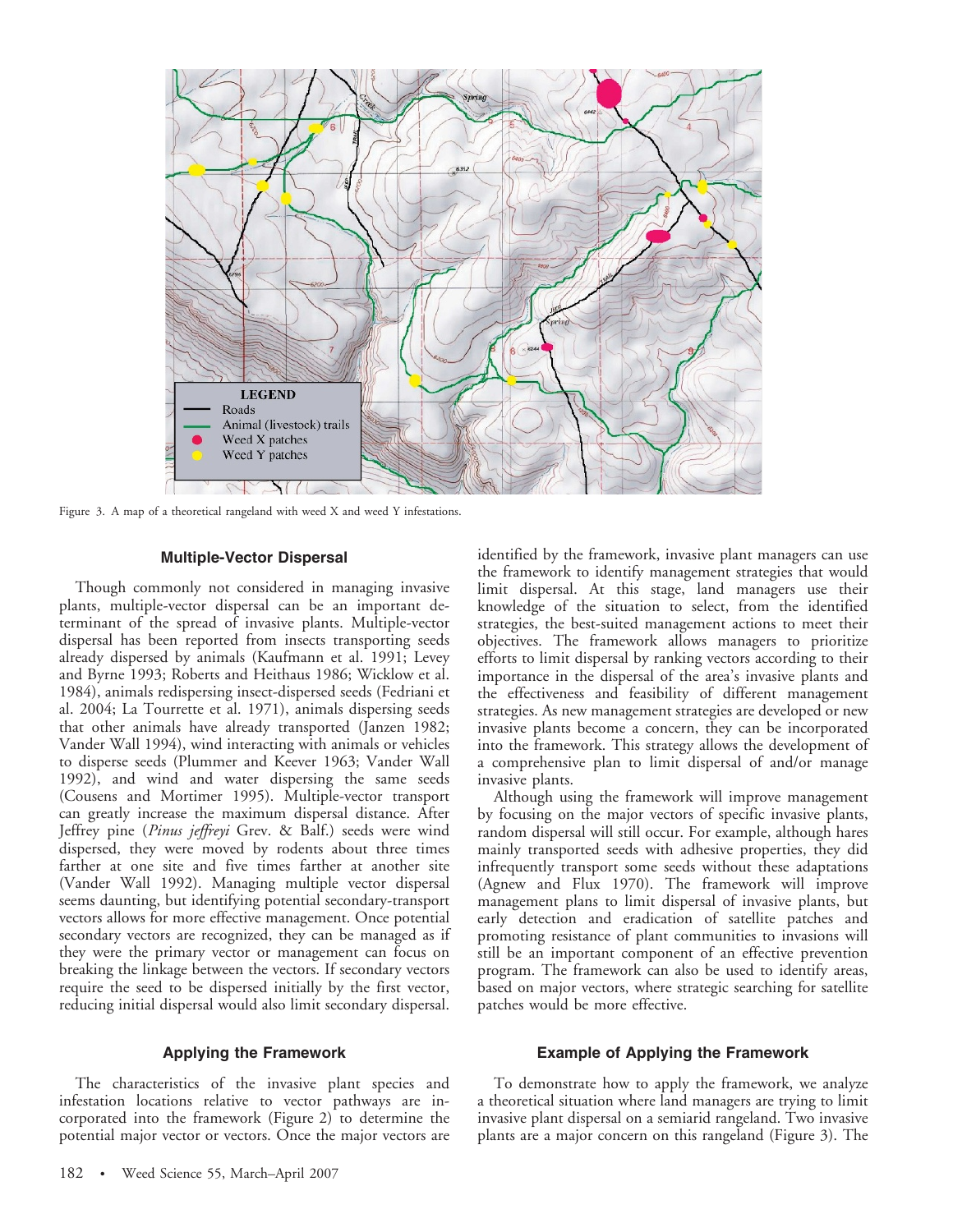rangeland is used for livestock grazing and recreation, and the management objective is to continue both of these uses. Livestock graze this area from late summer to early fall, and recreation mainly consists of motorized travel along the dirt roads during the summer and fall. Wildlife numbers, especially big game animals, are low in this area. Weed Y is an aggressive annual species with seeds that have barbed appendages. Seeds mature in late summer. Weed X is a biannual to short-live perennial species that has no evident adaptations for spatial dispersal. Weed X seeds mature from mid to late summer.

Incorporating the seed characteristics of the two invasive plants into the framework immediately reveals animals and humans are potential major vectors of weed Y; however, weed X does not have evident adaptations for dispersal. Examining the locations of weed X reveals that its infestations occur along roads (Figure 3). Incorporating this information into the framework reveals that vehicles, including possibly road maintenance equipment, are probably the major vector of weed X. Evaluating locations of weed Y suggests vehicles and animals are its major vectors because weed Y infestations are located near roads and animal trails. The framework has identified vehicles as a likely major vector of weed X, and vehicles, animals, and humans as potential major vectors of weed Y. Our knowledge that recreation is mainly limited to travel on roads suggest that humans, at least at this time, are not as potentially important vector as animals or vehicles for dispersal of weed Y on this rangeland. This area has low wildlife numbers and is used by livestock during seed maturity, which suggests livestock are probably the major animal vector of weed Y on this rangeland. The framework then provides possible management options to limit the dispersal of weed X and weed Y. To select the best management strategies, land managers evaluate the possible management strategies compatible with their objective to continue using the rangeland for recreation and livestock production. To limit vehicle dispersal of weed Y and weed X, land managers decided to create and maintain invasive plant–free zones between the roads and infestations. To reduce animal dispersal of weed Y, land managers change the livestock season of use to late spring to early summer. Changing the season of use results in livestock removal from the rangeland before weed Y seeds are mature. Other management strategies proposed by the framework could have been selected, but these strategies fit best with the management's objectives and resource availability.

#### Research Needed

The prevention of new invasive plant infestations could be improved by developing more effective tools for limiting dispersal of invasive plants. Identifying the major vectors that disperse an invasive plant and then developing strategies to reduce the dispersal effectiveness of those vectors will be critical to limiting new infestations. Our framework can be used to identify vectors that are major contributors to the dispersal of specific invasive plants; subsequent research efforts could focus on management strategies to limit dispersal by those vectors. For example, efficient management strategies to limit wind dispersal of invasive plants species are needed. The framework can also be used to identify invasive plant species that need to be analyzed more closely to identify the vectors that are major contributors to their dispersal.

Research can also improve invasive plant management by providing actual percentages or numbers of viable invasive plant seeds dispersed by specific vectors and testing the effectiveness of different management strategies on reducing those quantities. With the incorporation of dispersal amounts into the framework and effects of different management strategies, the effectiveness of different dispersal barriers at limiting dispersal of specific invasive plants could be predicted.

#### **Summary**

The framework described in this article conceptually links the invasive plant species characteristics and infestation locations with their modes of dispersal and provides management strategies based on those characteristics. Land managers can use the framework as a tool to guide efforts to limit dispersal of invasive plant seeds. Greater efficiency can be achieved using the framework because dispersal prevention plans can concentrate on the major dispersers of invasive plant species. Because strategies to limit the dispersal of invasive plant species have not been well developed, the suggested methods to reduce dispersal may be impractical in some situations, especially on a large scale. The framework also directs research toward developing procedures to prevent dispersal by specific vectors and quantifying the importance of different vectors to the dispersal of certain invasive plants.

### Literature Cited

- Agnew, A.D.Q. and J.E.C. Flux. 1970. Plant dispersal by hares (Lepus Capensis L.) in Kenya. Ecology 51:735–737.
- Asher, J. and C. Spurrier. 1998. The spread of invasive weeds in wildlands: a state of biological emergency. Boise, ID: The Governor's Weed Summit. 19 May 1998.
- Augspurger, C. K. and S. E. Franson. 1987. Wind dispersal of artificial fruits varying in mass, area, and morphology. Ecology 68:27–42.
- Beattie, A. J. and N. Lyons. 1975. Seed dispersal in Viola (Violaceae): adaptations and strategies. Am. J. Bot. 62:714–722.
- Brown, J. R. and S. Archer. 1987. Woody plant seed dispersal and gap formation in a North American subtropical savanna woodland: the role of domestic herbivores. Vegetatio 73:73–80.
- Burrows, F. M. 1986. The aerial motion of seeds, fruits, spores and pollen. Pages 1–47 in D. R. Murray, ed. Seed Dispersal. Orlando, FL: Academic Press.
- Clark, J. 2003. Invasive plant prevention guidelines. Bozeman, MT: Center for Invasive Plant Management. 15 p. http://www.weedcenter.org. Accessed: January 30, 2006.
- Cousens, R. and M. Mortimer. 1995. Dynamics of Weed Populations. New York: Cambridge University Press. 332 p.
- Darwin, C. 1859. The Origin of Species. London: John Murray. 380 p.
- DiTomaso, J. M. 2000. Invasive weeds in rangelands: species, impacts, and management. Weed Sci. 48:255–265.
- Fedriani, J. M., P. J. Rey, J. L. Garrido, J. Guitián, C. M. Herrera, M. Medrano, A. M. Sánchez-Lafuente, and X. Cerdá. 2004. Geographical variation in the potential of mice to constrain an ant-seed dispersal mutualism. Oikos 105:181–191.
- Gabrielson, I. N. and S. B. Jewett. 1940. Birds of Oregon. Corvallis, OR: Oregon State College. 650 p.
- Gottsberger, G. 1978. Seed dispersal by fish in the inundated regions of Humaita, Amazonia. Biotropica 10:170–183.
- Hobbs, R. J. and S. E. Humphries. 1995. An integrated approach to the ecology and management of plant invasions. Conserv. Biol. 9:761–770.
- Hocking, P. J. and M. J. Liddle. 1986. The biology of Australian weeds: 15. Xanthium occidentale Bertol. Complex and Xanthium spinosum L. J. Aust. Inst. Agric. Sci. 52:191–221.